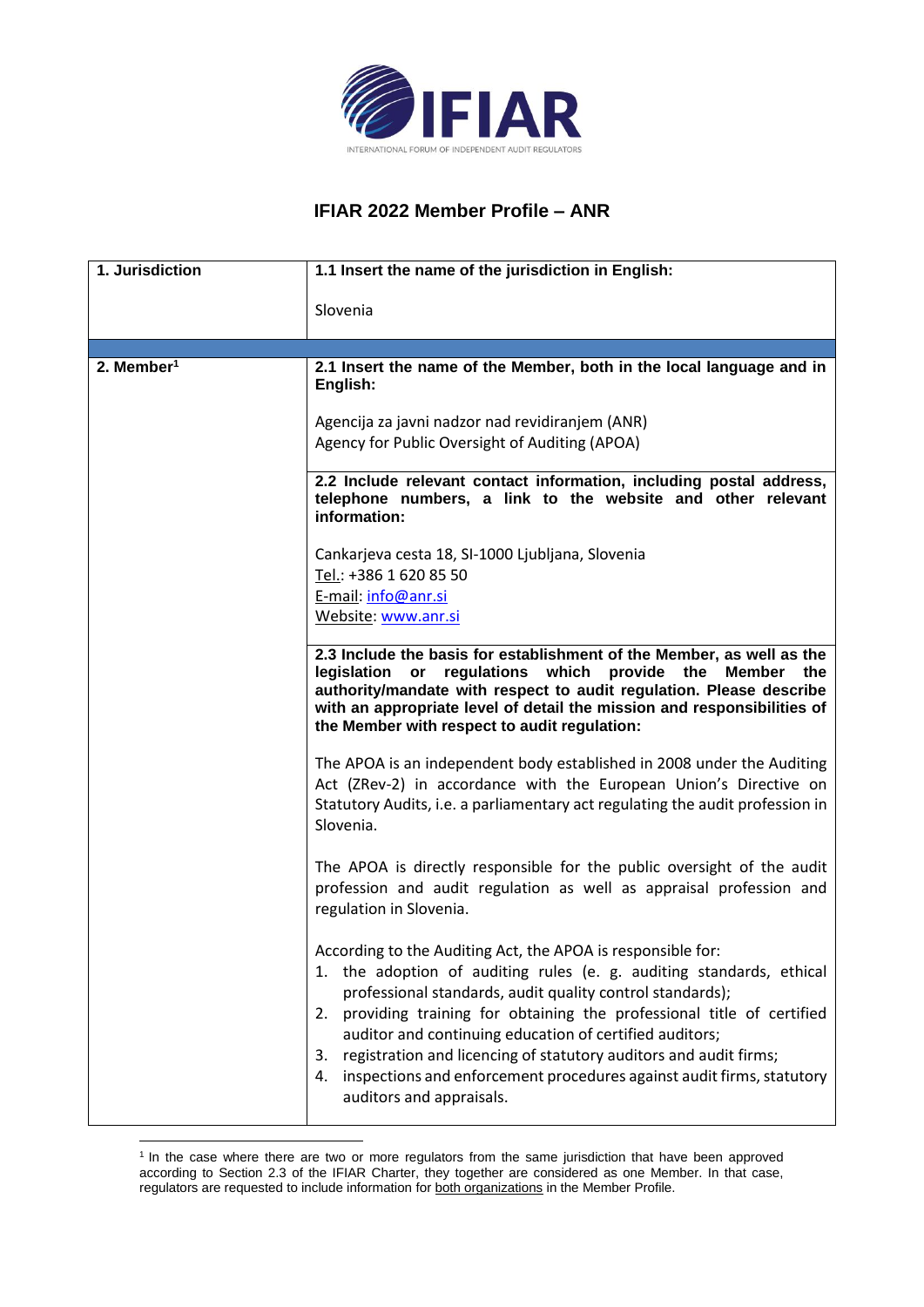

|    |                                                            | 2.4 Have there been any major changes to the Member's organization<br>or to the governing legislation since completing last year's Member<br>Profile?<br>⊠ No<br>$\Box$ Yes<br>If yes, please describe these changes with an appropriate level of<br>detail:                                                                                                                                               |
|----|------------------------------------------------------------|------------------------------------------------------------------------------------------------------------------------------------------------------------------------------------------------------------------------------------------------------------------------------------------------------------------------------------------------------------------------------------------------------------|
|    |                                                            |                                                                                                                                                                                                                                                                                                                                                                                                            |
| 3. | <b>Governing Body</b><br><b>Composition and</b><br>members | 3.1 Describe with an appropriate level of detail the current<br>composition of the Member's governing body, including the ratio<br>between Board members who are independent from the audit<br>profession and those who are not <sup>2</sup> . The audit profession includes,<br>for example: audit firms, professional accountancy bodies and<br>bodies or entities associated with the audit profession. |
|    |                                                            | The members of the APOA's Council of Experts are:                                                                                                                                                                                                                                                                                                                                                          |
|    |                                                            | Mr. Peter Zmagaj, M.Sc., director of the APOA (President of the Council<br>of Experts),                                                                                                                                                                                                                                                                                                                    |
|    |                                                            | Ms. Tanja Lovka, appointed on proposal by the Securities Market<br>Agency,                                                                                                                                                                                                                                                                                                                                 |
|    |                                                            | Mr. Mihael Kranjc, appointed on proposal by the Slovenian Institute of<br>Auditors,                                                                                                                                                                                                                                                                                                                        |
|    |                                                            | Ms. Nejka Štibernik, M.Sc., appointed on proposal by the Ministry of<br>Finance,                                                                                                                                                                                                                                                                                                                           |
|    |                                                            | Mr. Iztok Kolar, Ph.D., appointed on proposal by the Ljubljana Stock<br>Exchange,                                                                                                                                                                                                                                                                                                                          |
|    |                                                            | Ms. Tanja Možek, M.Sc., appointed on proposal by the Bank of<br>Slovenia,                                                                                                                                                                                                                                                                                                                                  |
|    |                                                            | Mr. Klemen Vidic, M.Sc., appointed on proposal by the Insurance<br>Supervision Agency,                                                                                                                                                                                                                                                                                                                     |
|    |                                                            | Ms. Barbara Mörec, Ph.D., appointed on proposal by the Faculty of<br>Economics - University of Ljubljana,                                                                                                                                                                                                                                                                                                  |
|    |                                                            | Ms. Renata Martinčič, appointed on proposal by the the Ministry of                                                                                                                                                                                                                                                                                                                                         |
|    |                                                            | Economics, Development and Technology.                                                                                                                                                                                                                                                                                                                                                                     |
|    |                                                            | The member of the Council who is a representative of the professional<br>body was proposed by the professional body during the nomination                                                                                                                                                                                                                                                                  |
|    |                                                            | procedure but appointed by the Government of the Republic of Slovenia.                                                                                                                                                                                                                                                                                                                                     |
|    |                                                            | He/she is subject to the same legal independence requirements as all the                                                                                                                                                                                                                                                                                                                                   |
|    |                                                            | Council Members under Article 20 of the Slovenian Auditing Act which                                                                                                                                                                                                                                                                                                                                       |
|    |                                                            | requires that members have not performed statutory audits, have not hold                                                                                                                                                                                                                                                                                                                                   |
|    |                                                            | voting rights in the audit firm, and were not a member of the                                                                                                                                                                                                                                                                                                                                              |

 $2$  An individual is independent of the profession even if he is a CPA, Chartered Accountant, or holder of another equivalent qualification, *as long as this individual is not employed* by or affiliated to a registered audit firm, nor employed by or affiliated to of a professional accountancy body, nor employed by or affiliated to bodies or entities associated with the audit profession.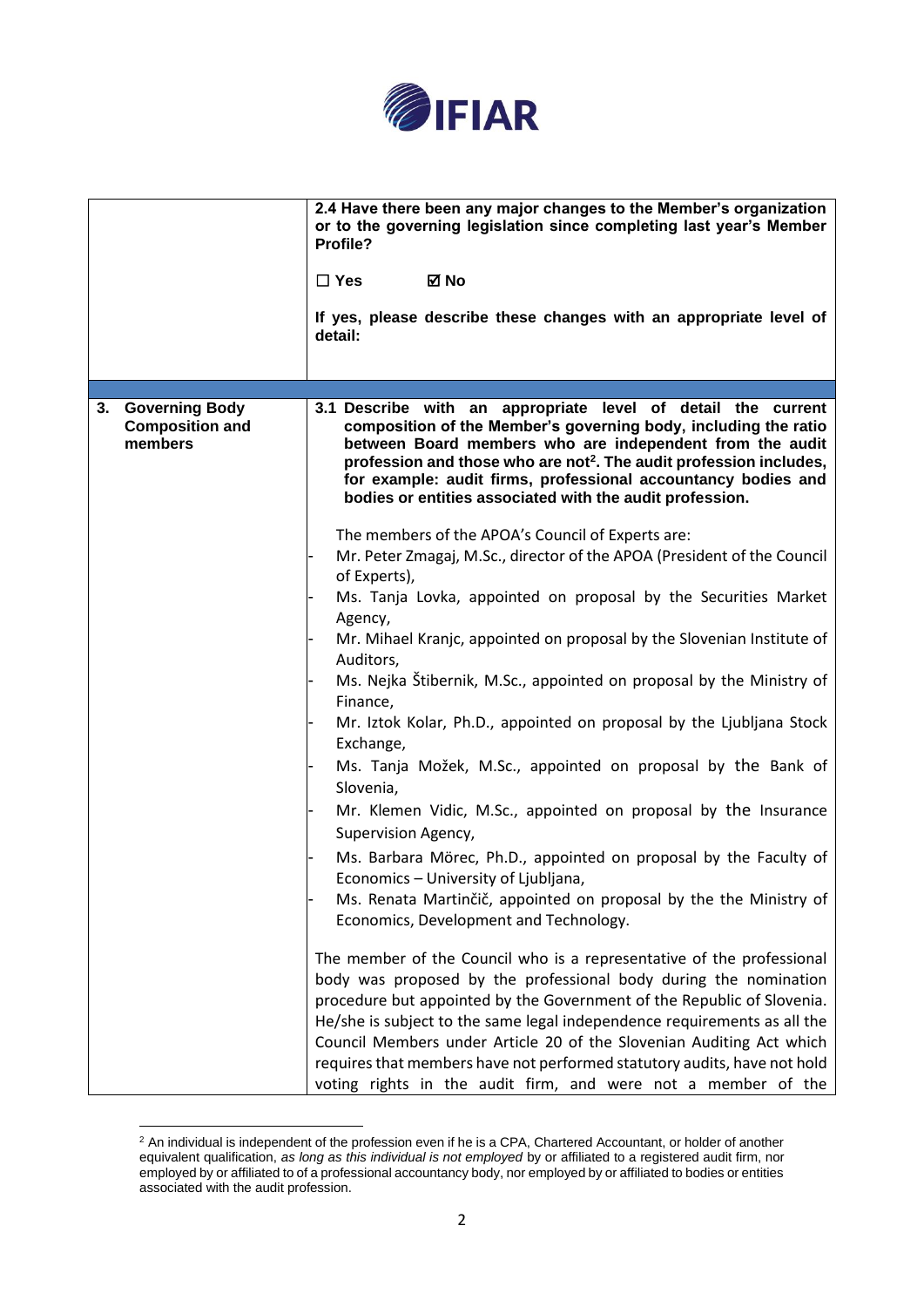

| administrative or management body of the audit firm and were not<br>employed or otherwise associated with the audit firm at least three years<br>before the appointment.<br>The current member, representative of the professional body, is an<br>accountant by the profession but has never practiced in auditing, nor he is<br>in any form connected with the Institute.                                                                                                                                                                                                                                                                                                                                                                                                                                                                                                                                                                                                                                                                                                                                                       |
|----------------------------------------------------------------------------------------------------------------------------------------------------------------------------------------------------------------------------------------------------------------------------------------------------------------------------------------------------------------------------------------------------------------------------------------------------------------------------------------------------------------------------------------------------------------------------------------------------------------------------------------------------------------------------------------------------------------------------------------------------------------------------------------------------------------------------------------------------------------------------------------------------------------------------------------------------------------------------------------------------------------------------------------------------------------------------------------------------------------------------------|
| 3.2 What are the eligibility criteria / requirements and composition<br>requirements for the members of the governing body?                                                                                                                                                                                                                                                                                                                                                                                                                                                                                                                                                                                                                                                                                                                                                                                                                                                                                                                                                                                                      |
| A person with the title of independent expert who possesses appropriate<br>knowledge related to auditing may be appointed Director of the APOA and<br>a member of the Expert Council. The person must also:<br>have completed at least a second level economic or law study<br>program pursuant to the law governing higher education or have an<br>education in the field of economics or law that is at least equivalent<br>to this level;<br>have worked on the theoretical or practical fields of accounting,<br>auditing, finance or law for at least eight years;<br>not be employed at the professional body and not be a member of<br>any of the professional body 's bodies;<br>for at least three years prior to appointment, did not carry out<br>statutory audits, did not hold voting rights in an audit company, was<br>not a member of the management board or management body of<br>an audit company and was not employed at an audit company or<br>otherwise associated with one;<br>has not been convicted of a crime against property or an economic<br>crime that has not yet been expunged from the record. |
| Holding office as the APOA's Director and a member of the Expert Council<br>is incompatible:<br>with the function of member of the management or supervisory<br>bodies of a bank, insurance company, stock brokerage company,<br>management company and all other companies subject to statutory<br>audits;<br>with a function in the bodies of political parties, state bodies, and<br>local authorities;<br>with the performance of profitable activities, if such an activity is or<br>could be incompatible with carrying out the independent public<br>oversight of auditing or interests of the APOA.                                                                                                                                                                                                                                                                                                                                                                                                                                                                                                                      |
| 3.3. Is each member of the governing body independent from the audit<br>profession? The audit profession includes, for example: audit firms,<br>professional accountancy bodies and bodies or entities associated<br>with the audit profession.                                                                                                                                                                                                                                                                                                                                                                                                                                                                                                                                                                                                                                                                                                                                                                                                                                                                                  |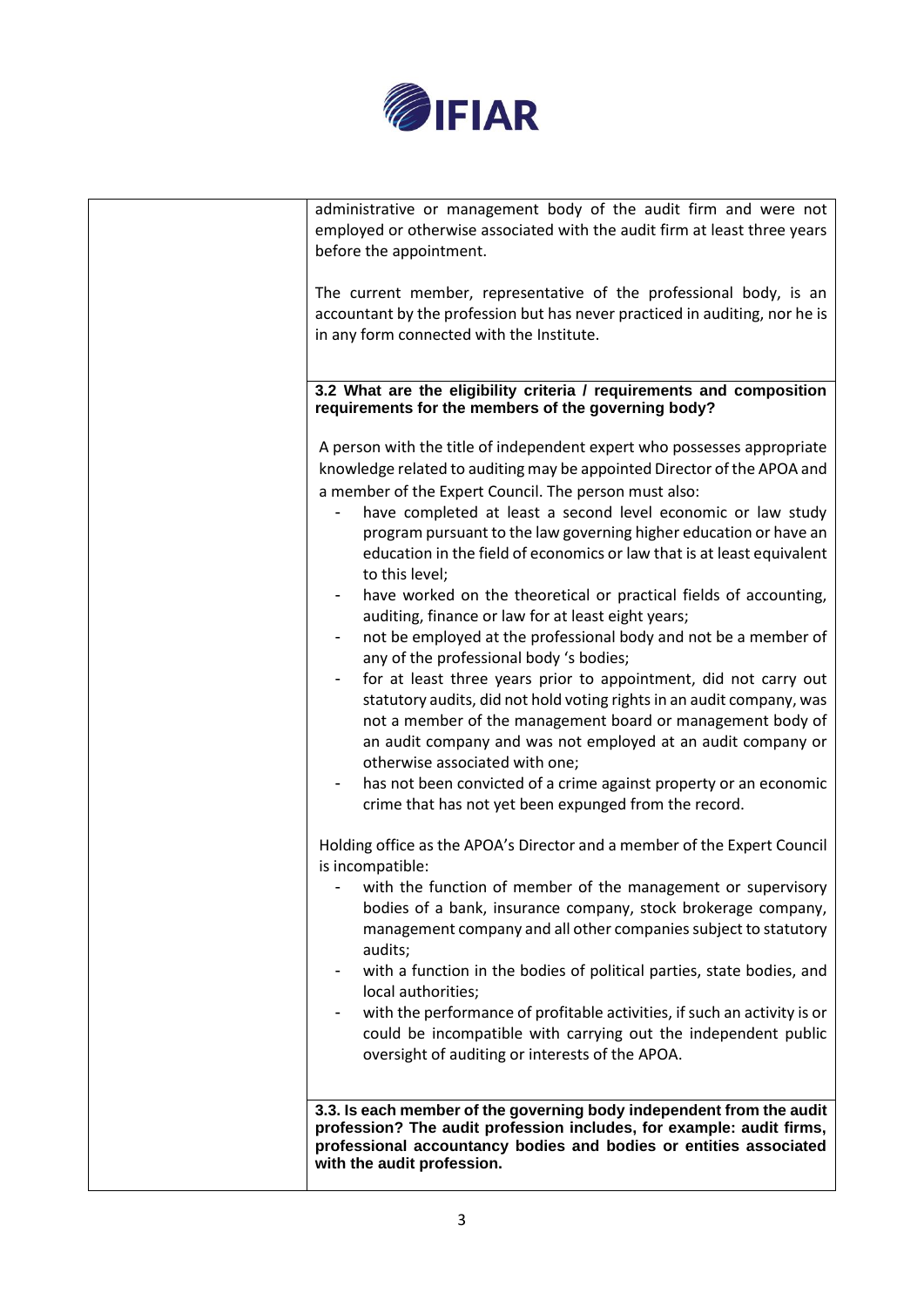

| $\square$ Yes<br>⊠ No                                                                                                                                                                                                                                                                                                                                                                                                                                                                                           |
|-----------------------------------------------------------------------------------------------------------------------------------------------------------------------------------------------------------------------------------------------------------------------------------------------------------------------------------------------------------------------------------------------------------------------------------------------------------------------------------------------------------------|
| Under IFIAR's definition, the Council member who is a representative of<br>the professional body is not considered as independent.                                                                                                                                                                                                                                                                                                                                                                              |
| By virtue of the Slovenian Auditing Act, all the Members of the Council are<br>appointed by the Government of the Republic of Slovenia and treated as<br>independent by the APOA.                                                                                                                                                                                                                                                                                                                               |
| 3.4 If the answer to question 3.3 is "No", is the majority of the members<br>of the governing body non-practitioner?                                                                                                                                                                                                                                                                                                                                                                                            |
| <b>⊠</b> Yes<br>$\square$ No                                                                                                                                                                                                                                                                                                                                                                                                                                                                                    |
| 3.5 If the answer to question 3.3 is "No", which safeguards are in place<br>to provide for the Member's overall independence from the audit<br>profession?                                                                                                                                                                                                                                                                                                                                                      |
| As set out in 3.1 and 3.2, all members of the Council are appointed by the<br>Government of the Republic of Slovenia and subject to the same legal<br>requirements for independence, which require that members have not<br>performed statutory audits, have not hold voting rights in the audit firm,<br>and were not a member of the administrative or management body of the<br>audit firm and were not employed or otherwise associated with the audit<br>firm at least three years before the appointment. |
| 3.6 Is there a restriction or recusal process that is applicable to<br>members of the governing body of the Member who are current or<br>former auditors/practitioners?                                                                                                                                                                                                                                                                                                                                         |
| ⊠ Yes<br>$\square$ No                                                                                                                                                                                                                                                                                                                                                                                                                                                                                           |
| Does this include a "cooling-off" period for former auditors?                                                                                                                                                                                                                                                                                                                                                                                                                                                   |
| ⊠ Yes<br>$\square$ No                                                                                                                                                                                                                                                                                                                                                                                                                                                                                           |
| If yes to either of the above, please describe:                                                                                                                                                                                                                                                                                                                                                                                                                                                                 |
| A person with the title of independent expert who possesses appropriate<br>knowledge related to auditing may be appointed Director of the APOA and<br>member of the Expert Council. The person must also:                                                                                                                                                                                                                                                                                                       |
| have completed at least a second level economic or law study<br>programme pursuant to the law governing higher education or<br>have an education in the field of economics or law that is at least<br>equivalent to this level;                                                                                                                                                                                                                                                                                 |
| have worked in the theoretical or practical fields of accounting,<br>auditing, finance or law for at least eight years;                                                                                                                                                                                                                                                                                                                                                                                         |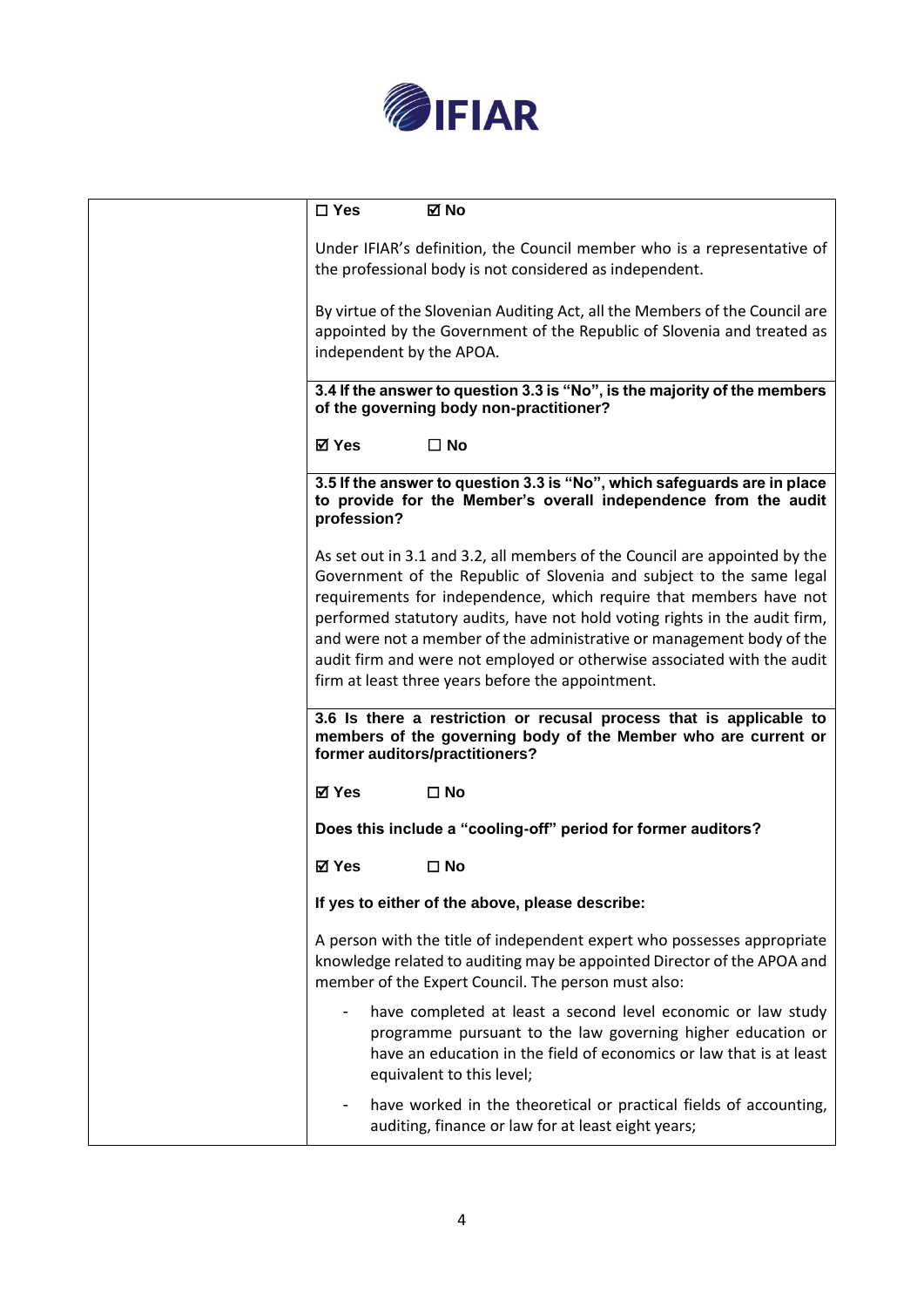

|                         | not be employed at the Institute and not be a member of any of<br>the Institute's bodies;                                                                                                                                                                                                                       |
|-------------------------|-----------------------------------------------------------------------------------------------------------------------------------------------------------------------------------------------------------------------------------------------------------------------------------------------------------------|
|                         | for at least three years prior to appointment, did not carry out<br>statutory audits, did not hold voting rights in an audit company,<br>was not a member of the management board or management<br>body of an audit company and was not employed at an audit<br>company or otherwise associated with one;       |
|                         | has not been convicted of a crime against property or an economic<br>crime that has not yet been expunged from the record.                                                                                                                                                                                      |
|                         | 3.7 Other than the governing body, are members of the profession<br>involved in the Member's organization (including in any inspections,<br>committee or panel role)?                                                                                                                                           |
|                         | $\boxtimes$ No<br>$\square$ Yes                                                                                                                                                                                                                                                                                 |
|                         | If yes, please describe their role with an appropriate level of detail,<br>including the ratio between those who are independent and those who<br>are not in the relevant function and whether such role includes<br>decisional or control authority:                                                           |
|                         |                                                                                                                                                                                                                                                                                                                 |
| 4. Funding Arrangements | 4.1 Describe the main funding arrangements of the Member, including<br>the setting and approval of the budget and the fees, if any:                                                                                                                                                                             |
|                         | Funding for carrying out the APOA's tasks is provided from the state<br>budget and from audit firms for APOA's supervisory activities (app. 50 %<br>each).                                                                                                                                                      |
|                         | Ministry of finance prepares budget of the APOA based on planned labour<br>costs and costs of services/material. APOA's employees are civil servants,<br>which salaries are determined by the law. Audit firms pay the fee on annual<br>bases in accordance with the fee schedule, 0,9% of their annual income. |
|                         | 4.2 Is the funding free from undue influence by the profession?                                                                                                                                                                                                                                                 |
|                         | $\square$ No<br>⊠ Yes                                                                                                                                                                                                                                                                                           |
|                         | Please describe with an appropriate level of detail the safeguards in<br>place to prevent undue influence by the profession:                                                                                                                                                                                    |
|                         | See point 4.1.                                                                                                                                                                                                                                                                                                  |
|                         |                                                                                                                                                                                                                                                                                                                 |
| 5. Inspection System    | 5.1 Does the Member have the responsibility for recurring inspections                                                                                                                                                                                                                                           |
|                         | of audit firms undertaking audits of public interest entities (PIEs)?                                                                                                                                                                                                                                           |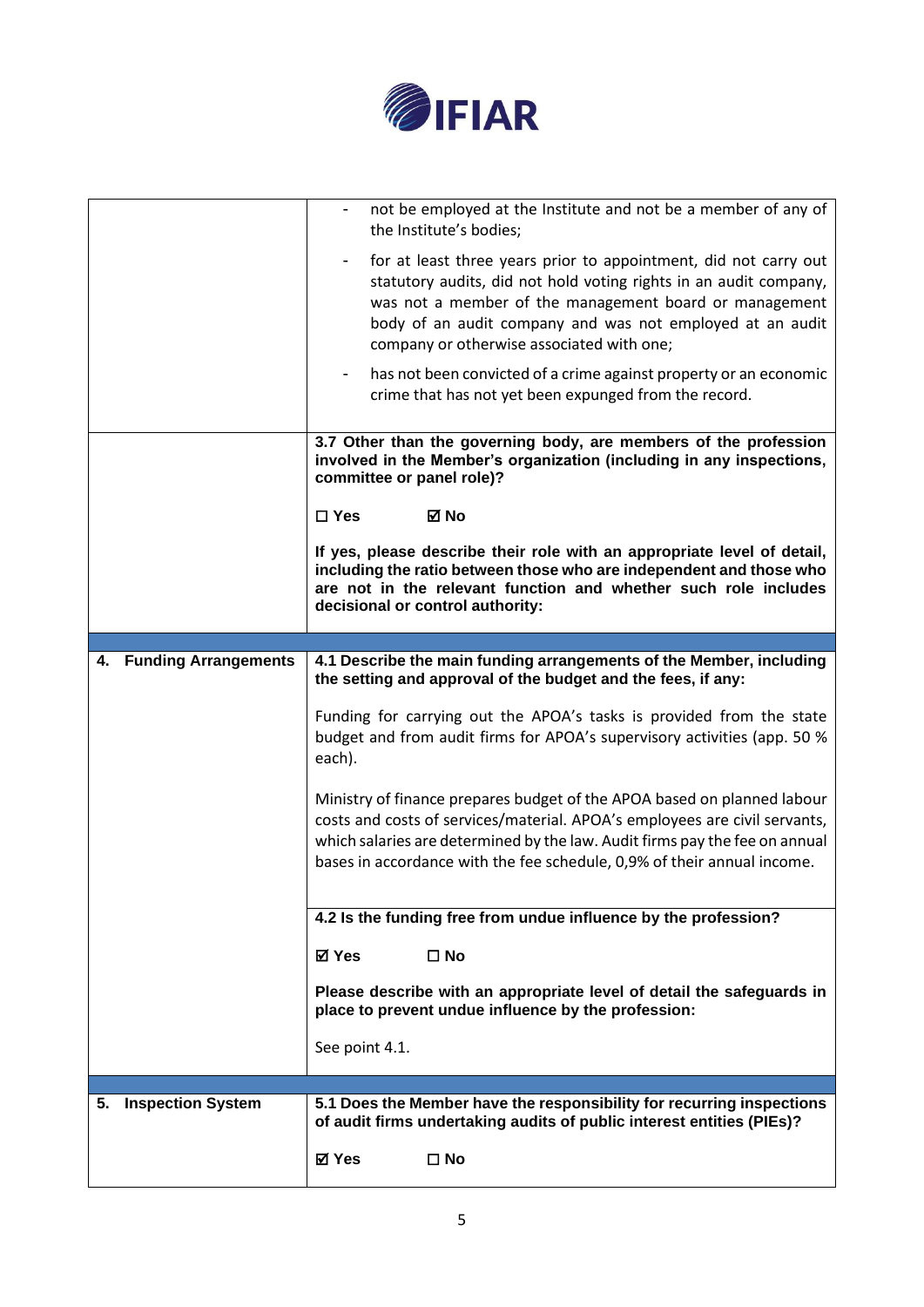

|                                                   | 5.2 Is this responsibility undertaken directly or through oversight of<br>inspection conducted by another organization?                                                                                                                                                                                                                                                                                                                  |
|---------------------------------------------------|------------------------------------------------------------------------------------------------------------------------------------------------------------------------------------------------------------------------------------------------------------------------------------------------------------------------------------------------------------------------------------------------------------------------------------------|
|                                                   | <b>⊠</b> Directly<br>□Through Oversight                                                                                                                                                                                                                                                                                                                                                                                                  |
|                                                   | If directly, kindly provide a brief description or summary of the<br>responsibility, including the regulatory reporting process after<br>inspections i.e. recommendations issued, follow-up, etc.).                                                                                                                                                                                                                                      |
|                                                   | If through oversight of another organization, please describe with<br>an appropriate level of detail the other organization, its relation to<br>the Member, its role, and the arrangements for oversight:                                                                                                                                                                                                                                |
|                                                   | According to the Auditing Act, the APOA is the only supervisory and<br>regulatory body in Slovenia. APOA is responsible for carrying out<br>inspections of all audit firms and statutory auditors in Slovenia. The APOA<br>itself is divided into 2 departments, one of them is inspections department,<br>with inspection team of 5 inspectors performing inspections full time. The<br>Deputy Director is the head of inspection team. |
|                                                   | 5.3 Please describe with an appropriate level of detail the<br>requirements and practices regarding the frequency of inspections:                                                                                                                                                                                                                                                                                                        |
|                                                   | Supervision of the audit quality is mandatory for all audit firms and<br>statutory auditors. The regular supervision cycle is three years for audit<br>firms carrying out statutory audits of public interest entities and six years<br>for all other audit firms. In case of detected increased risks inspections are<br>performed more frequently.                                                                                     |
| <b>Audit and Financial</b><br>6.<br><b>Market</b> | 6.1 Provide the number of audit firms subject to inspections. Include<br>an indication of the number of public interest audits (PIEs) and other                                                                                                                                                                                                                                                                                          |
|                                                   | audits that fall under the Member's oversight or mandate.                                                                                                                                                                                                                                                                                                                                                                                |
|                                                   | Number of audit firms: 43                                                                                                                                                                                                                                                                                                                                                                                                                |
|                                                   | Number of PIE audit firms: 18<br>Number of PIE audits: 175 (as of 31.12.2021)                                                                                                                                                                                                                                                                                                                                                            |
|                                                   | Number of other statutory audits of individual financial statements: 1.600                                                                                                                                                                                                                                                                                                                                                               |
|                                                   | From 2020, the definition of PIE was extended. PIEs are also firms that are<br>min. 50% state and local (self) government (directly and indirectly) owned<br>and pension funds.                                                                                                                                                                                                                                                          |
|                                                   | 6.2 What are the sizes and market shares of each of the largest audit<br>firms in the Member's jurisdiction?                                                                                                                                                                                                                                                                                                                             |
|                                                   | BIG 4 share in 2020: 58 % (PWC 13 %, Deloitte 17 %, EY 18 %, KPMG 10 %)                                                                                                                                                                                                                                                                                                                                                                  |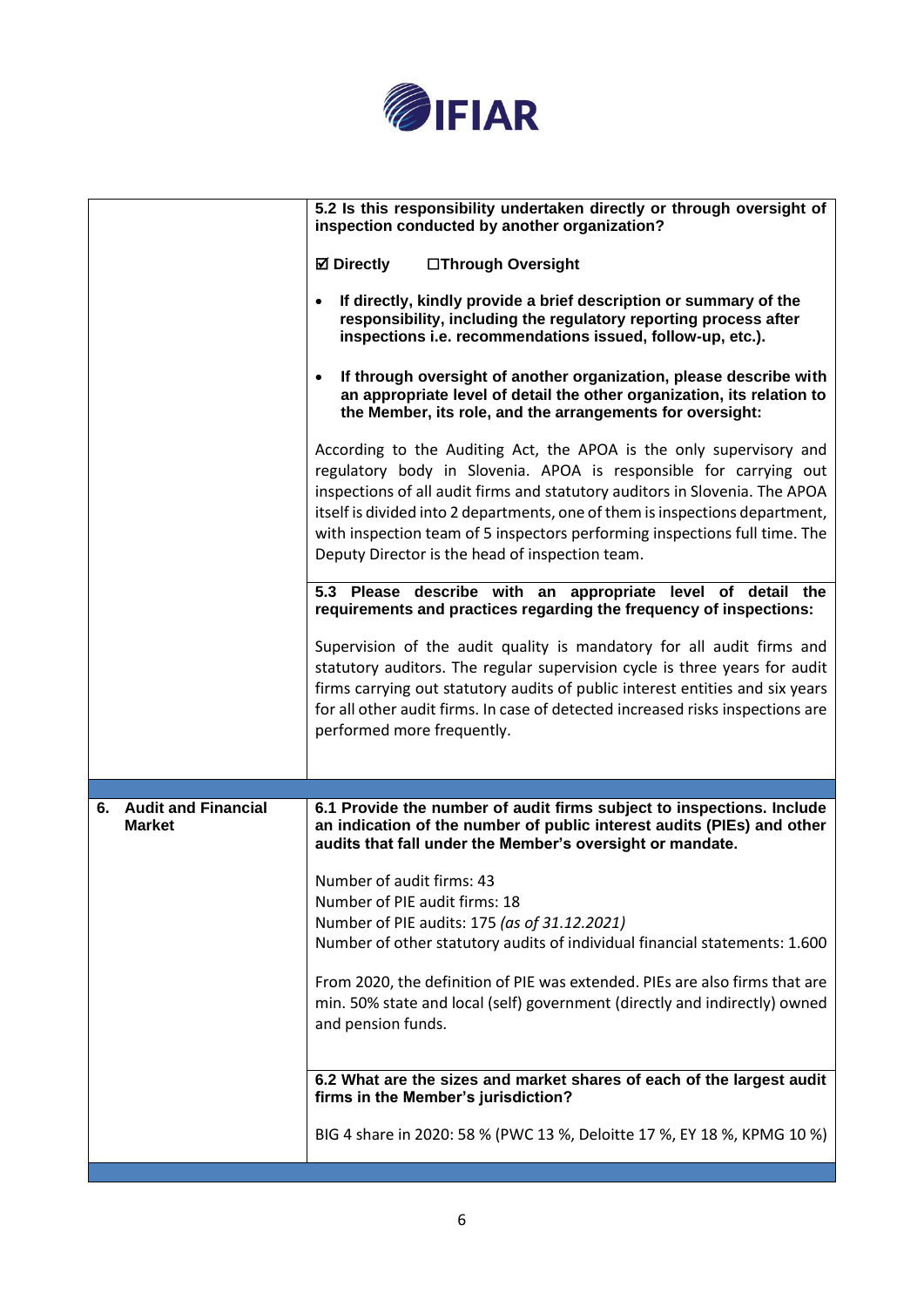

| 7.<br><b>Main Other</b>                                  | 7.1 Please indicate whether the Member has responsibility for tasks                                                                                                                                                                                                                                                                                          |
|----------------------------------------------------------|--------------------------------------------------------------------------------------------------------------------------------------------------------------------------------------------------------------------------------------------------------------------------------------------------------------------------------------------------------------|
| <b>Responsibilities of the</b><br>Member within the area | other than Inspections within the area of Audit Oversight:                                                                                                                                                                                                                                                                                                   |
| of Audit Oversight                                       | <b>Ø Registration/Licensing</b>                                                                                                                                                                                                                                                                                                                              |
|                                                          | ☑ Audit and/or Ethics Standard Setting                                                                                                                                                                                                                                                                                                                       |
|                                                          | ☑ Organising the permanent Education of Auditors<br><b>Ø</b> Enforcement                                                                                                                                                                                                                                                                                     |
|                                                          | $\boxtimes$ Other: training for obtaining the professional title of statutory auditor,                                                                                                                                                                                                                                                                       |
|                                                          | market monitoring, Supervision of audit committees' performance.                                                                                                                                                                                                                                                                                             |
|                                                          |                                                                                                                                                                                                                                                                                                                                                              |
|                                                          | 7.2 If the Member has the responsibility for Registration/Licensing,<br>please indicate whether this responsibility is undertaken directly or<br>through oversight of Registration/Licensing conducted by another<br>organization?                                                                                                                           |
|                                                          | $\boxtimes$ Directly<br>□Through Oversight                                                                                                                                                                                                                                                                                                                   |
|                                                          | If directly, please describe the responsibility with an appropriate<br>$\bullet$<br>level of detail.                                                                                                                                                                                                                                                         |
|                                                          | If through oversight, please indicate the name of the other<br>$\bullet$<br>organization and its composition (i.e. whether practitioners from<br>the audit profession are involved in decision-making). Also give a<br>description of the powers of the other organization and procedure<br>applied, as well as the role of the Member in these procedures.  |
|                                                          | The APOA is responsible for the registration of statutory auditors and audit<br>firms, including third country auditors, as well as the maintenance of the<br>registration lists.                                                                                                                                                                            |
|                                                          |                                                                                                                                                                                                                                                                                                                                                              |
|                                                          | 7.3 If the Member has the responsibility for Audit and/or Ethics<br>Standard Setting, please indicate whether this responsibility is<br>undertaken directly or through oversight of Audit and/or Ethics<br><b>Standard Setting conducted by another organization?</b>                                                                                        |
|                                                          | <b>⊠</b> Directly<br>$\Box$ Through Oversight                                                                                                                                                                                                                                                                                                                |
|                                                          | If directly, please describe the responsibility with an appropriate<br>level of detail.                                                                                                                                                                                                                                                                      |
|                                                          | If through oversight, please indicate the name of the other<br>$\bullet$<br>organization and its composition (i.e. whether practitioners from<br>the audit profession are involved in decision-making). Also give a<br>description of the powers of the other organization and procedures<br>applied, as well as the role of the Member in these procedures. |
|                                                          | IFAC's publications (ISA, Code of Ethics) apply directly according to the<br>Auditing Act. The issuance of other auditing rules is responsibility of the<br>APOA, as well the translating the ISAs.                                                                                                                                                          |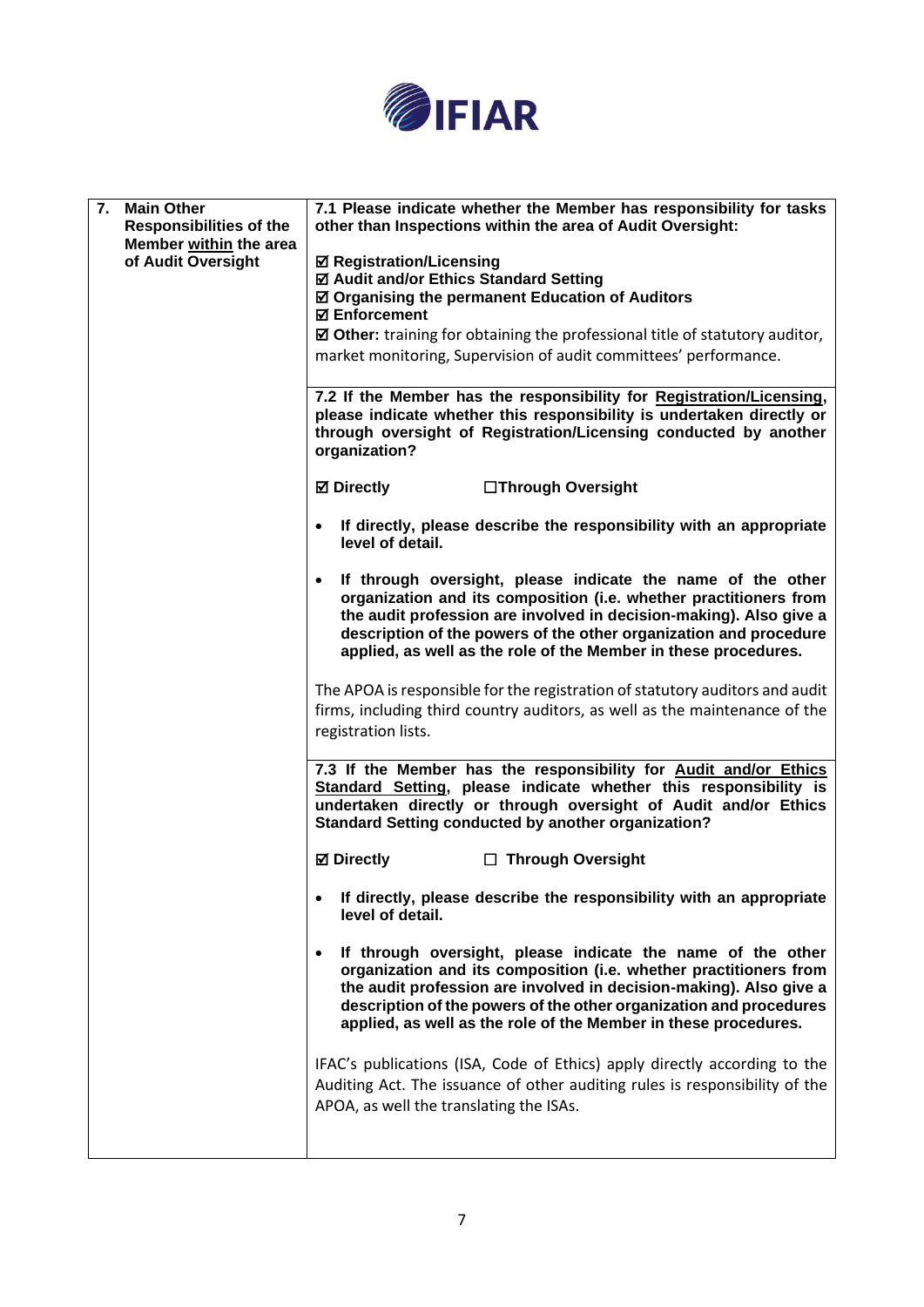

| 7.4 If the Member has the responsibility for Permanent Education of<br>Auditors, please indicate whether this responsibility is undertaken<br>directly or through oversight of Permanent Education of Auditors<br>conducted by another organization?                                                                                                          |
|---------------------------------------------------------------------------------------------------------------------------------------------------------------------------------------------------------------------------------------------------------------------------------------------------------------------------------------------------------------|
| <b>Ø</b> Directly<br>□ Through Oversight                                                                                                                                                                                                                                                                                                                      |
| If directly, please describe the responsibility with an appropriate<br>level of detail.                                                                                                                                                                                                                                                                       |
| If through oversight, please indicate the name of the other<br>organization and its composition (i.e. whether practitioners from<br>the audit profession are involved in decision-making). Also give a<br>description of the powers of the other organization and procedures<br>applied, as well as the role of the Member in these procedures.               |
| The APOA is responsible for organizing continuous professional trainings<br>for statutory auditors.                                                                                                                                                                                                                                                           |
| 7.5 If the Member has the responsibility for Enforcement, please<br>indicate whether this responsibility is undertaken directly or through<br>referral to other organization(s)?                                                                                                                                                                              |
| <b>☑ Directly</b><br>□ Through Oversight                                                                                                                                                                                                                                                                                                                      |
| If directly, kindly provide a brief description or summary of the<br>enforcement responsibility, the procedure and process involved,<br>including the regulatory reporting process that led to disciplinary<br>action.                                                                                                                                        |
| If through referral, please indicate the name of the other<br>organization and its composition (i.e. whether practitioners from<br>the audit profession are involved in decision-making). Also give a<br>description of the enforcement powers of the other organization<br>and procedures applied, as well as the role of the Member in<br>these procedures. |
| The APOA is responsible for investigations conducted on statutory auditors<br>and audit firms. The Expert Council may adopt sanctions against audit<br>firms, statutory auditors and members of management, supervisory body<br>or audit committee of PIEs.                                                                                                   |
| 7.6 If the Member has the responsibility for other tasks within the area<br>of Audit Oversight, please describe with an appropriate level of detail:                                                                                                                                                                                                          |
| The APOA is responsible for organizing trainings for obtaining the<br>professional title of statutory auditor. In 2019 it has been delegated to the<br>professional body for 6 years period.                                                                                                                                                                  |
| The APOA is responsible for market monitoring of PIE statutory audits as<br>set out under Article 27 of the EU Regulation 537/2014.                                                                                                                                                                                                                           |